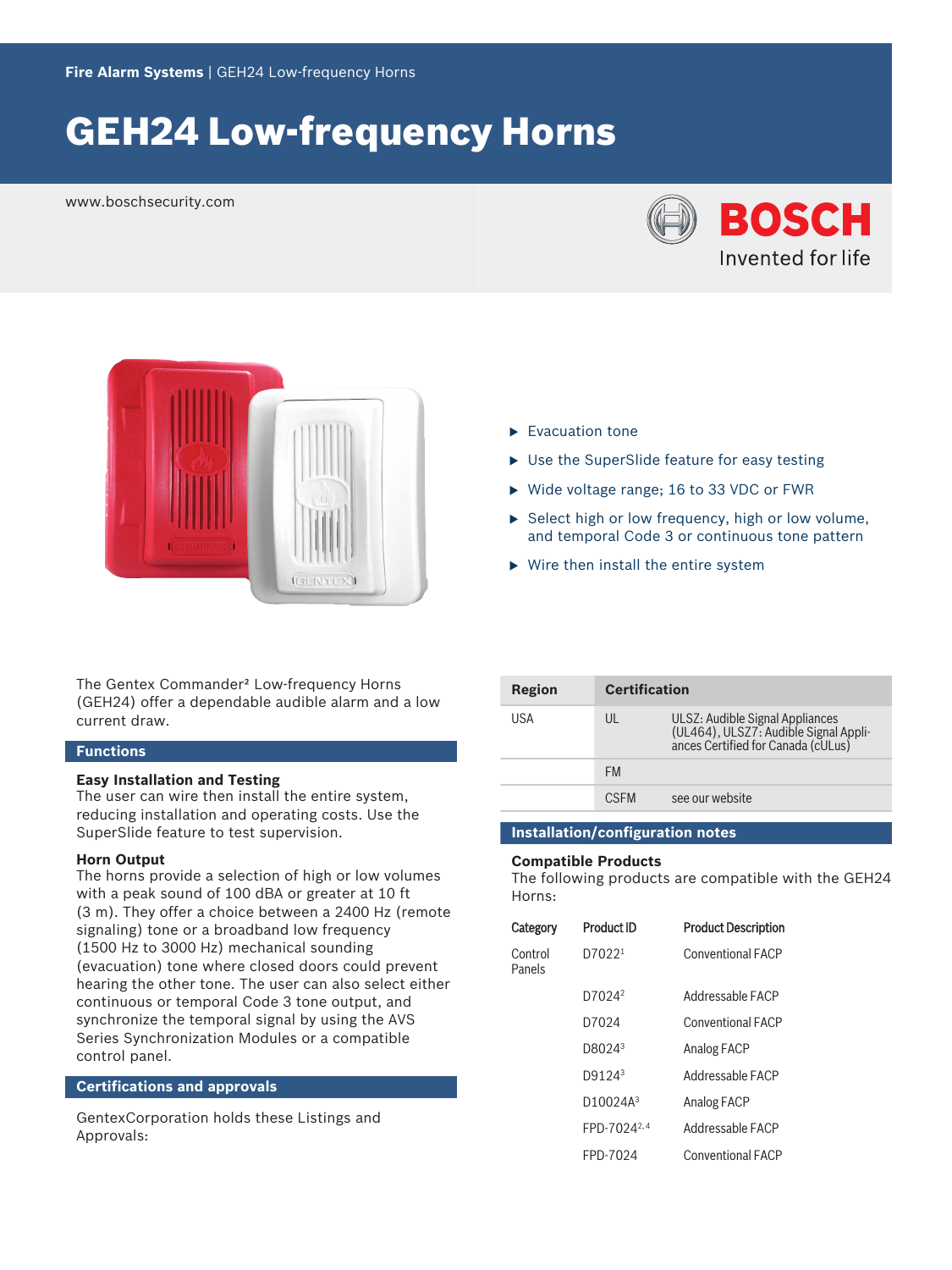| Modules | AVS-44         | Synchronization module (red)   |
|---------|----------------|--------------------------------|
|         | <b>AVS44-W</b> | Synchronization module (white) |
|         | AVSM-R         | Synchronization module (red)   |
|         | AVSM-W         | Synchronization module (white) |

<sup>1</sup> The D7022 must be set for 24 VDC operation and requires the AVS44 or AVSM Synchronization Modules for synchronization.

2 When used with a D7039 Multiplex Expansion Module, the FPD-7024 and D7024 become addressable FACPs.

3 For synchronization, use the AVS44 or AVSM Synchronization Modules with these control panels. 4 The FPD-7024 is not UL864 9th edition approved for use with the Gentex synch protocol.

#### **Mounting Considerations** Outdoor Applications

For an outdoor application or a severe environment (NEMA 3R) application, the GEH24 Series Horns must be surface mounted on a flat wall in a GOE Outdoor Enclosure. Use a watertight conduit fitting.

### Indoor Applications

Install the horns with their tops at least 90 in. (2.3 m) above the floor and no closer than 6 in. (15.2 cm) to the ceiling. The horns are equipped with a four-inch square mounting plate that can be attached as follows:

|                  | Conduit<br><b>Applications</b> | Surface<br>Mounted | Semi-flush<br><b>Mounted</b> |
|------------------|--------------------------------|--------------------|------------------------------|
| Single-gang      | ٠                              |                    | ٠                            |
| Double-gang      | ٠                              | ٠                  | ٠                            |
| Four-inch square | ٠                              | ٠                  | ٠                            |
| <b>GSB</b>       | ٠                              | ٠                  |                              |
| <b>GOE</b>       | $\cdot$ *                      | ٠                  |                              |

\* The GOE Outdoor Enclosure has knockout holes sized for half-inch conduit and matching connector. Use a watertight conduit fitting.

### **Shipping Information**

The horns are delivered from the factory set to the temporal lower frequency mode. Also included is a locking mechanism that secures the product to the bracket without any screws showing.

#### **Wiring**

The input terminals accept wires with diameters between 18 AWG and 12 AWG (ISO 0.75 mm<sup>2</sup> and 4 mm<sup>2</sup> ).

| <b>Parts included</b> |                         |  |
|-----------------------|-------------------------|--|
| Quant.                | Component               |  |
| 1                     | Horn with finish plate  |  |
|                       | Die-cast mounting plate |  |
|                       | Plastic test card       |  |
|                       |                         |  |

| Hardware pack |  |
|---------------|--|
|               |  |

1 Literature pack

### **Technical specifications**

### **Electrical**

| Voltage Range:                            | 16 VDC or FWR to 33 VDC or FWR                                                                  |                                             |  |
|-------------------------------------------|-------------------------------------------------------------------------------------------------|---------------------------------------------|--|
| Voltage (Input):<br>24 VDC or FWR nominal |                                                                                                 |                                             |  |
| <b>Environmental</b>                      |                                                                                                 |                                             |  |
| <b>Relative Humidity</b>                  | Up to 93% non-condensing                                                                        |                                             |  |
| Temperature (Operating):                  |                                                                                                 | +32°F to +120°F (0°C to +49°C)              |  |
| <b>Mechanical</b>                         |                                                                                                 |                                             |  |
| Dimensions (H x W x D):                   | 5.0 in. x 4.5 in. x 2.5 in.<br>$(12.7 \text{ cm} \times 11.4 \text{ cm} \times 6.4 \text{ cm})$ |                                             |  |
| <b>Alarm Ratings</b>                      |                                                                                                 |                                             |  |
| Horn (Continuous, 2400 Hz)                |                                                                                                 |                                             |  |
|                                           | Audible Device Current (maximum):                                                               |                                             |  |
| Sound output at 10 ft (3 m) at 24 VDC:    |                                                                                                 | High output: 86 dBA<br>Low output: 78 dBA   |  |
| Horn (Continuous, Mechanical)             |                                                                                                 |                                             |  |
| Audible Device Current (maximum):         |                                                                                                 | 25 mA RMS:<br>44 mA FWR                     |  |
| Sound output at 10 ft (3 m) at 24 VDC:    |                                                                                                 | High output: 84 dBA<br>Low output: 76 dBA   |  |
| Horn (Temporal Code 3, 2400 Hz)           |                                                                                                 |                                             |  |
| Audible Device Current (maximum):         |                                                                                                 | 28 mA RMS:<br>48 mA FWR                     |  |
| Sound output at 10 ft (3 m) at 24 VDC:    |                                                                                                 | High output: 83 dBA<br>Low output: 75 dBA   |  |
| Horn (Temporal Code 3, Mechanical)        |                                                                                                 |                                             |  |
| Audible Device Current (maximum):         |                                                                                                 | 25 mA RMS:<br>44 mA FWR                     |  |
| Sound output at 10 ft (3 m) at 24 VDC:    |                                                                                                 | High output: 81 dBA<br>Low output: 73 dBA*  |  |
| Chime (Continuous)                        |                                                                                                 |                                             |  |
| Audible Device Current (maximum):         |                                                                                                 | 15 mA RMS;<br>30 mA FWR                     |  |
| Sound output at 10 ft (3 m) at 24 VDC:    |                                                                                                 | High output: 71 dBA*<br>Low output: 68 dBA* |  |
| Chime (Temporal Code 3)                   |                                                                                                 |                                             |  |
| Audible Device Current (maximum):         |                                                                                                 | 15 mA RMS;<br>30 mA FWR                     |  |
| Sound output at 10 ft (3 m) at 24 VDC:    |                                                                                                 | High output: 71 dBA*<br>Low output: 68 dBA* |  |
|                                           |                                                                                                 |                                             |  |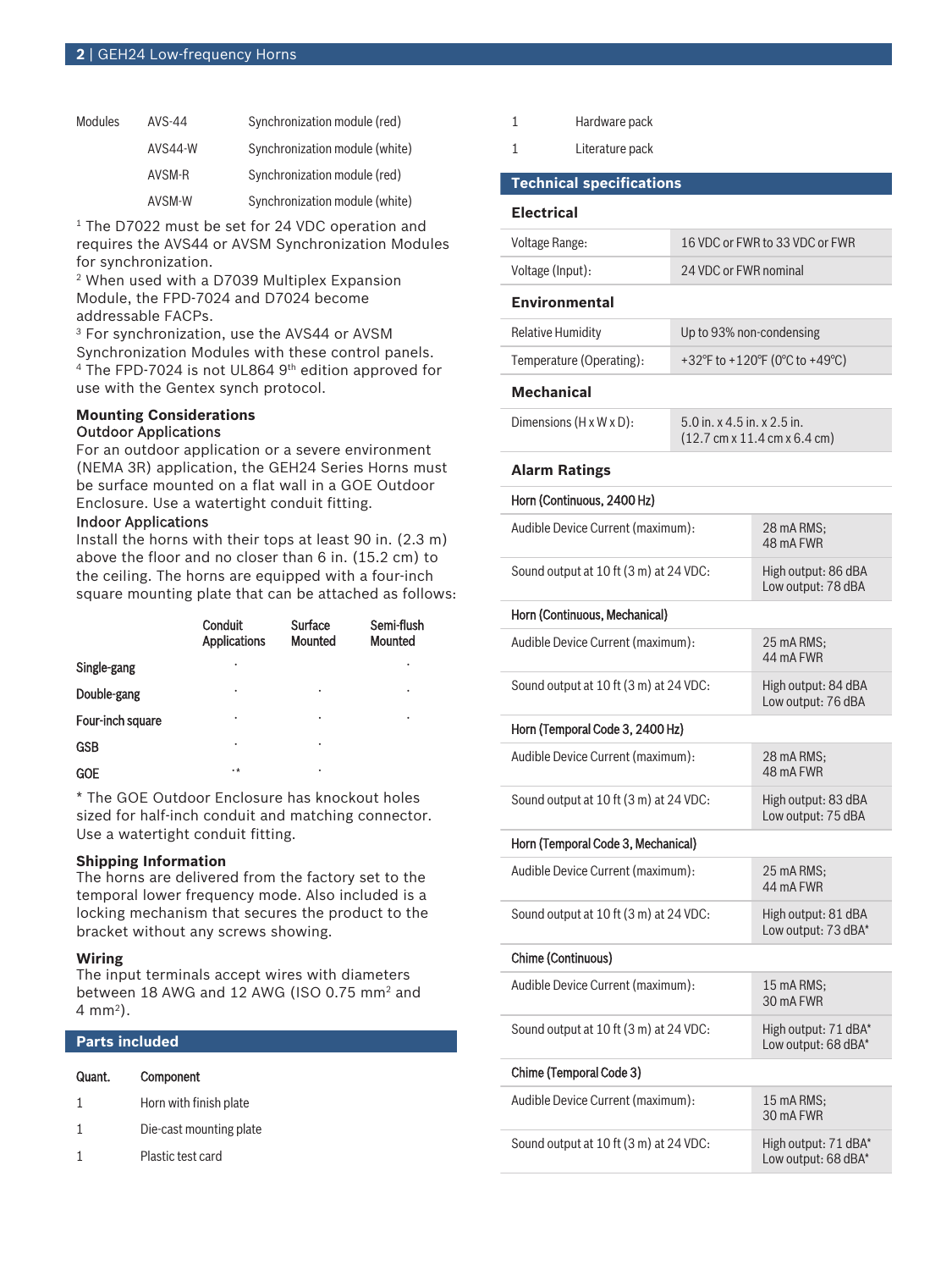| Whoop                                  |                                            |
|----------------------------------------|--------------------------------------------|
| Audible Device Current (maximum):      | 56 mA RMS:<br>62 mA FWR                    |
| Sound output at 10 ft (3 m) at 24 VDC: | High output: 83 dBA<br>Low output: 72 dBA* |

\* If you operate the horn in this mode at this voltage, it does not meet the UL reverberant sound level required for public mode fire protection service. These settings are acceptable only for private mode fire alarm use. Use the high output setting for public mode application.

# $\mathbf i$

**Notice**

The sound output for the temporal (Code 3) tone is rated lower because the time the horn is off is averaged into the sound output rating. When the horn is producing a tone in the Temporal mode its sound pressure is the same as the Continuous mode.

#### **Trademarks**

All hardware and software product names used in this document are likely to be registered trademarks and must be treated accordingly.

#### **Ordering information**

### **GEH24‑R 24 VDC Horn (red)**

Red, 24 VDC horn; field-selectable for high or low frequency, high or low volume, and temporal (Code 3) or continuous tone pattern Order number **GEH24-R**

#### **GEH24‑W 24 VDC Horn (white)**

Order number **GEH24-W**

## **Accessories**

#### **AVS‑44 Synchronization Control Module (red)**

Synchronization Control Module primarily for use with the Gentex HS24 Series and ST24 Series notification appliances.

#### Not Available.

Order number **AVS-44**

#### **AVS44‑W Synchronization Control Module (white)**

Synchronization Control Module primarily for use with the Gentex HS24 Series and ST24 Series notification appliances.

Not Available.

Order number **AVS44-W**

# **AVSM‑R Synchronization Control Module (red)**

Synchronization module for use with all Gentex synchronizable notification appliances except the HS24 Series and the ST24 Series.

#### Not Available.

Order number **AVSM-R**

#### **AVSM‑W Synchronization Control Module (white)**

Synchronization module for use with all Gentex synchronizable notification appliances except the HS24 Series and the ST24 Series.

# Not Available.

Order number **AVSM-W**

#### **GSB Surface Back Box (red)**

5.6 in. x 4.6 in. x 1.5 in. (14.1 cm x 11.6 cm x 3.7 cm) Order number **GSB**

#### **GOE‑R Outdoor Enclosure (red)**

The Gentex GOE-R Outdoor Enclosure is ANSI/UL 464 listed for use in indoor and outdoor applications when used with the Gentex GEH Series horn and WGE Series strobe and horn/strobe. It is red.

# Not Available.

Order number **GOE-R**

#### **GOE‑W Outdoor Enclosure (white)**

The Gentex GOE-W Outdoor Enclosure is ANSI/UL 464 listed for use in indoor and outdoor applications when used with the Gentex GEH Series horn and WGE Series strobe and horn/strobe. It is off-white.

### Not Available.

Order number **GOE-W**